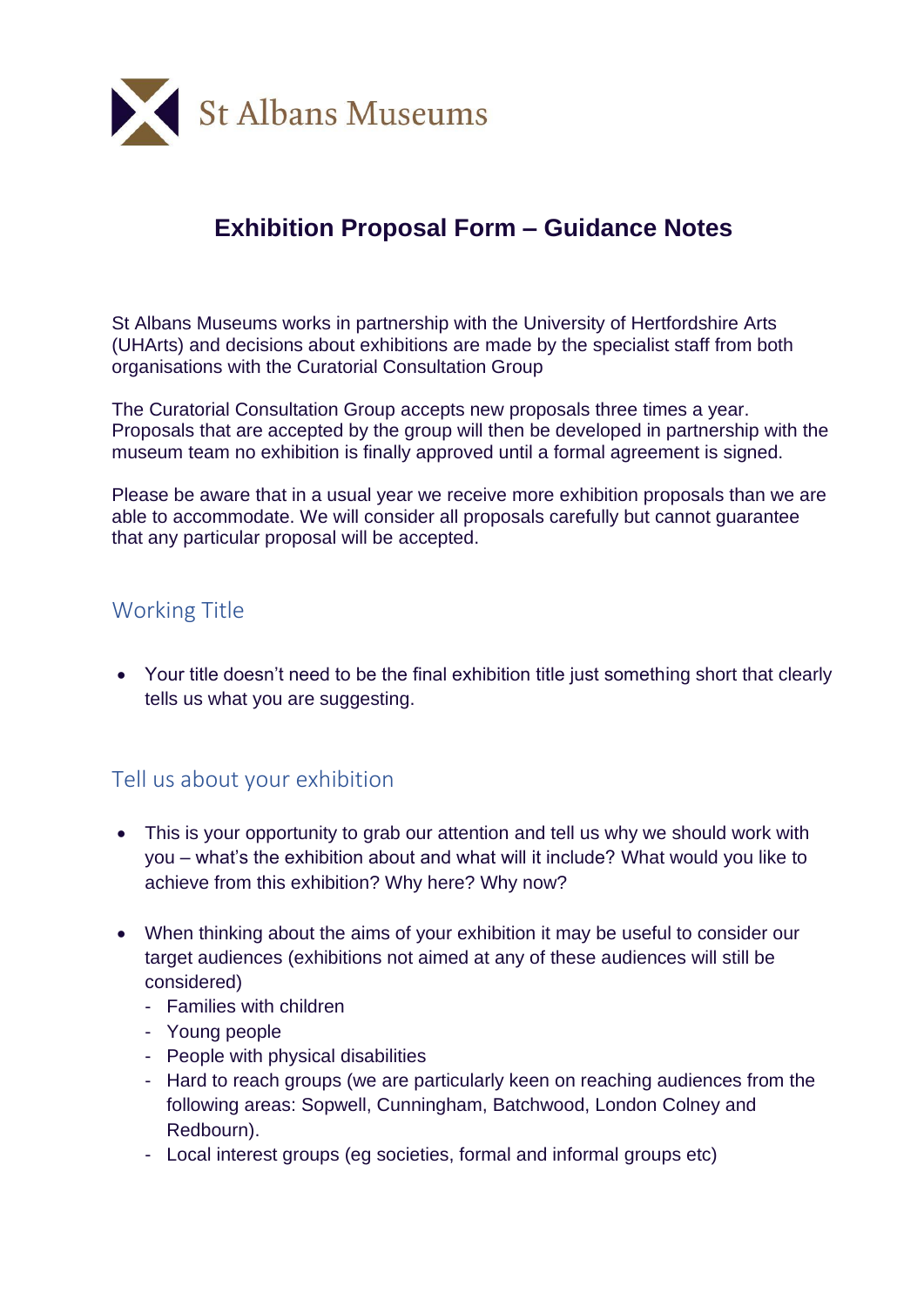- Consider how you plan to fund any exhibition and if relevant please mention that here. St Albans Museums will provide the space for free (other than the Assembly Room where there may be a charge) and other curatorial support but where possible we ask partners to contribute funding for creating their exhibition. This should not put you off from applying if you are uncertain but it is useful to identify whether your group is able to fund itself or not.
- We've got a strong vision for the principles that guide our programming to ensure we're sustainable and successful. Please refer to these and explain how your exhibition addresses these. Our five key programming principles are:
	- Be Entertaining Be Specialist Be Sociable Be Provoking Be Entrepreneurial

There is more information available about these principles on our Propose an Exhibition page.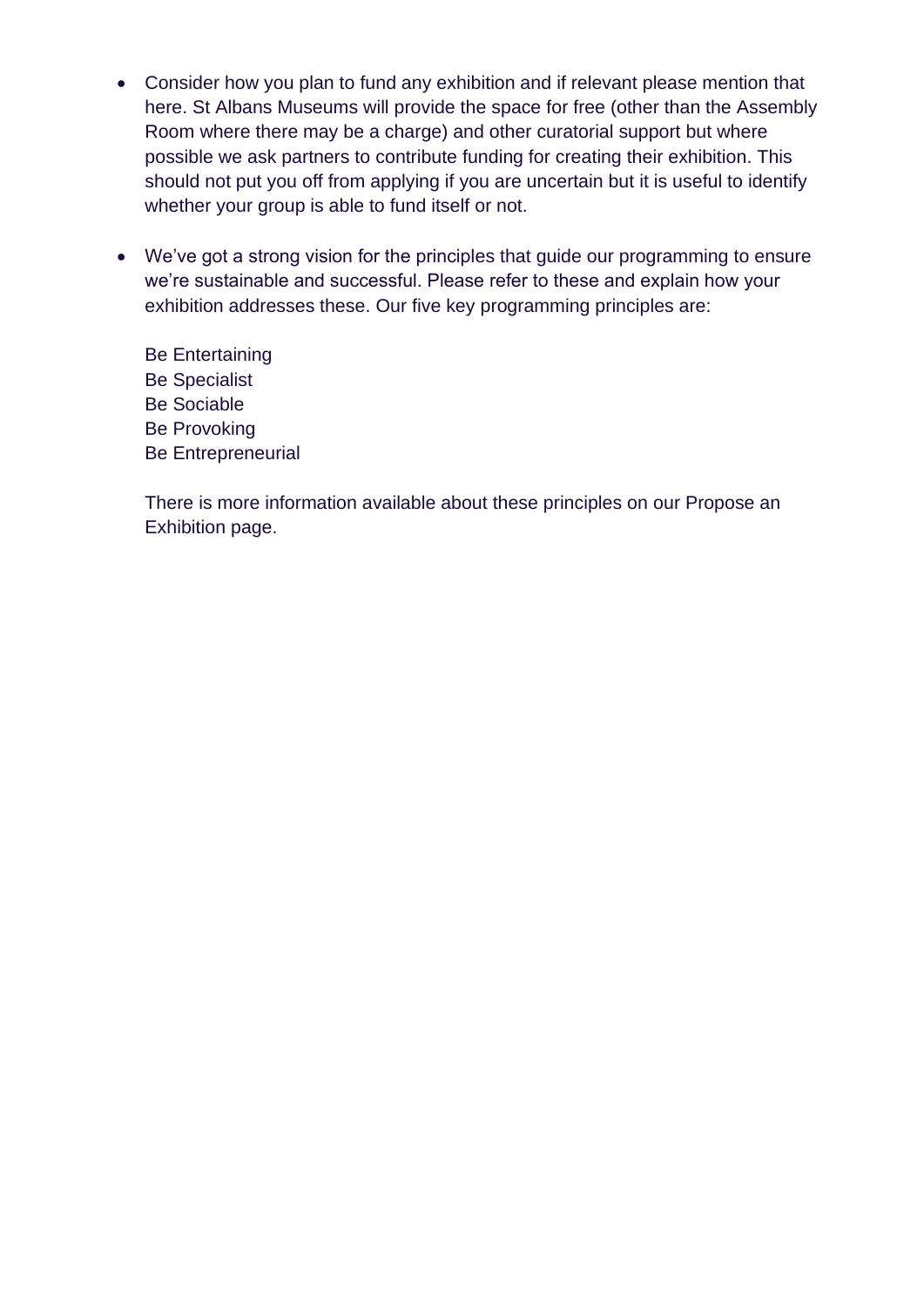## Location/area proposed

• We have several display areas in our museums, each a different size and feel. You can view them all through our 360 Tour

<https://www.pan3sixty.co.uk/virtual-tours/st-albans-museum/virtual-tour.html>

- *Weston Gallery – this is our largest space and it is programmed by the St Albans Museums and UH Arts + Culture team.*
- **East and West Keeper's Galleries** these galleries work together as a pair. They are on a smaller scale than some exhibition spaces and we strongly recommend visiting them before you make a proposal. Exhibitions are usually displayed for around 12 weeks.



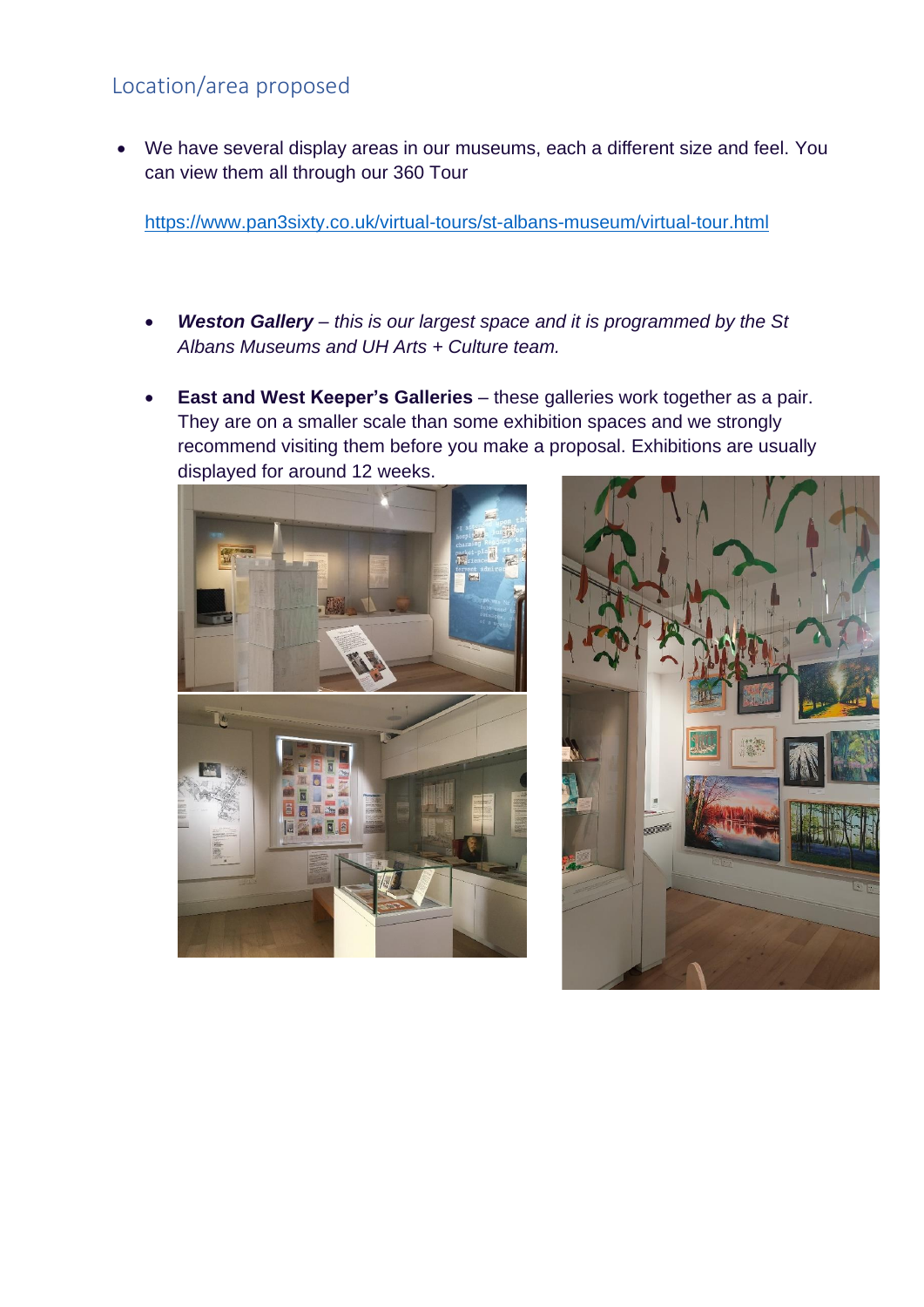• **Assembly Room** – This space suits dynamic short-term exhibitions of up to 3 weeks.



**Cell space** – ideal for pop-ups, projection and video works

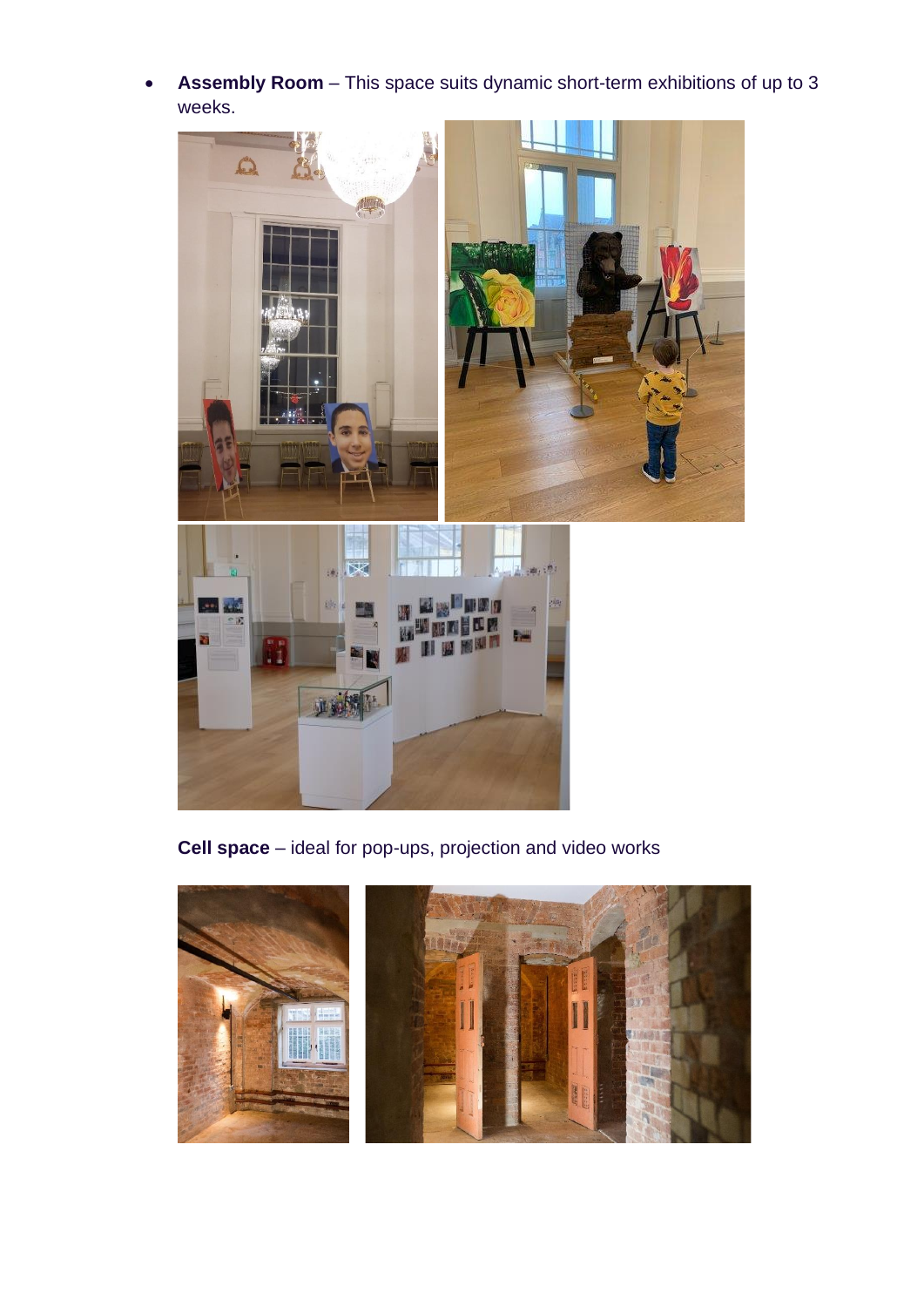• **Verulamium Colonnade** – This space suits 2D work that can be hung on the wall. We have a picture hanging system with fixings that can be used to display framed work.





• **Another space managed by St Albans Museums** – we are open to proposals for other parts of our museums if you explain why you think they would be suitable. <https://www.stalbansmuseums.org.uk/visit>

This includes a case in our **St Albans on Demand** exhibition <https://www.stalbansmuseums.org.uk/st-albans-demand>

 $\mathsf{I}$ 

### Proposed Dates

• We can't guarantee to accommodate preferred dates but it's useful to know if the exhibition is planned to coincide with a particular occasion, tour slot or anniversary. If you are able to be flexible please leave this blank.

### Supporting material

• If you have any visuals, case studies, examples of previous work etc that you think would help us to make a decision, please include them here ideally as links to website pages. Please send a maximum of 5 links to images. If you do not have any suitable images online and are likely to be transferring large files please use WeTransfer or another file sharing website (again a maximum of 5 images and include the proposal title in the file name).

Please be aware that in a usual year we receive more exhibition proposals than we are able to accommodate. We will consider all proposals carefully but cannot guarantee that any particular proposal will be accepted.